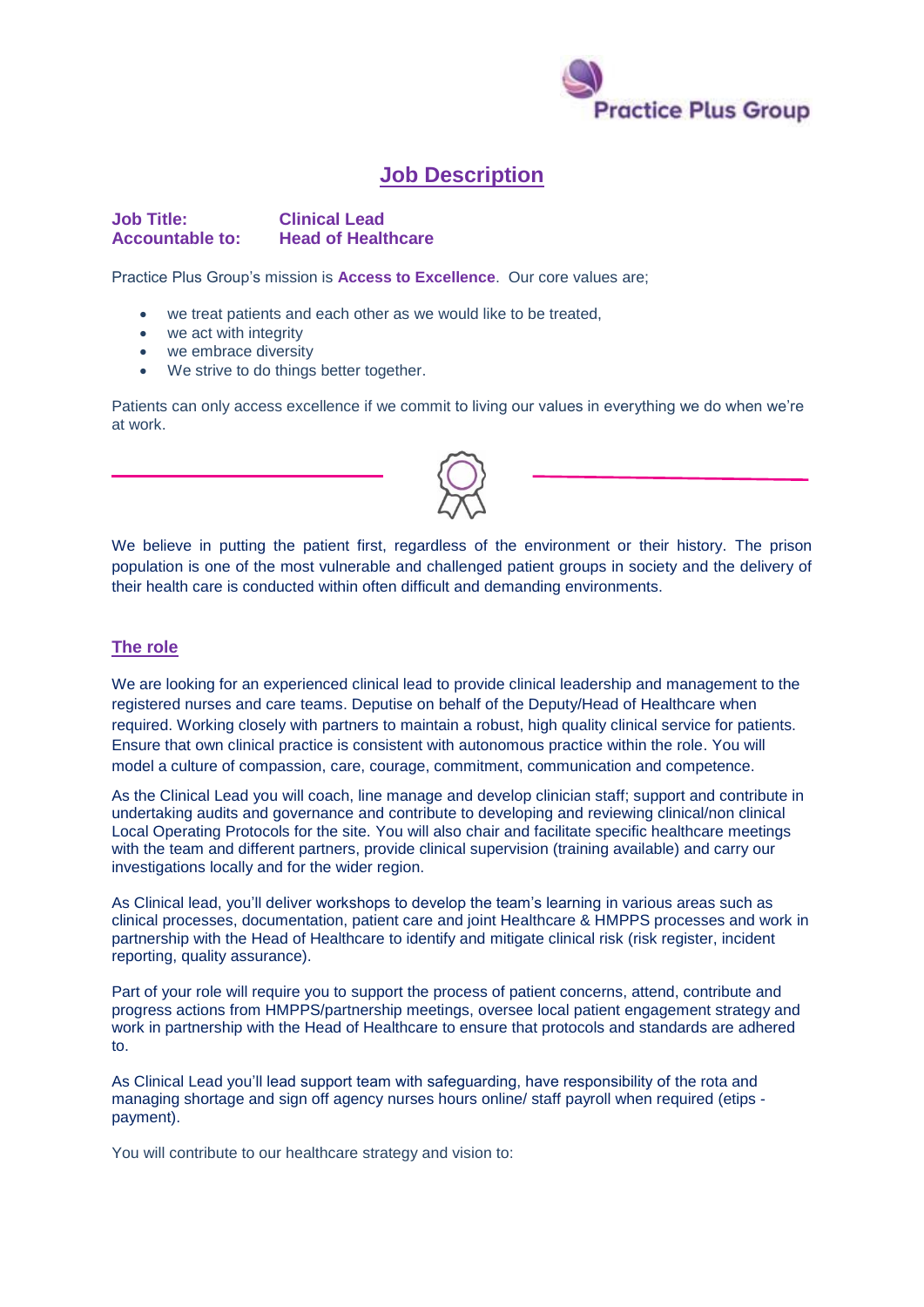

**Provide** outstanding evidence based care to our patients, seeking out, listening to and acting on their feedback, so that care is personalised and informed by what matters to them.

**Deliver** non-judgemental care that makes a real difference, as defined throughout our bespoke Health in Justice Competency framework.

**Inspire** excellence by forging strong links with our partners and stakeholders and providing a service that people can trust, feel safe within, and feel proud of.

**Promote** best practice, clinical supervision, evidence based care and continuous quality improvement, embedding a culture of shared learning.

**Share** knowledge, skills and expertise to ensure safe care, building strong multi-disciplinary teams and supporting each other to do a great job. Encourage a shared learning approach to teaching.

## **About you**

- Registered Nurse *Mental Health*
- Current professional qualification (NMC)
- Evidence of Continued Professional Development
- Understanding of the complexities of multi-disciplinary and multi-agency working
- A non-judgmental and compassionate approach
- Excellent communication skills
- Existing line management experience and student nurse mentorship
- Understanding of clinical governance, health and safety, QOF, EBP and national standards
- Good IT skills and IT literacy
- Knowledge of healthcare policies and best practice
- Proactive problem solving skills
- Flexible attitude to working arrangements
- Motivated as an individual and when working in a team
- Able to work within a busy environment
- Willing to learn and develop being committed to self-development
- Patient centred values